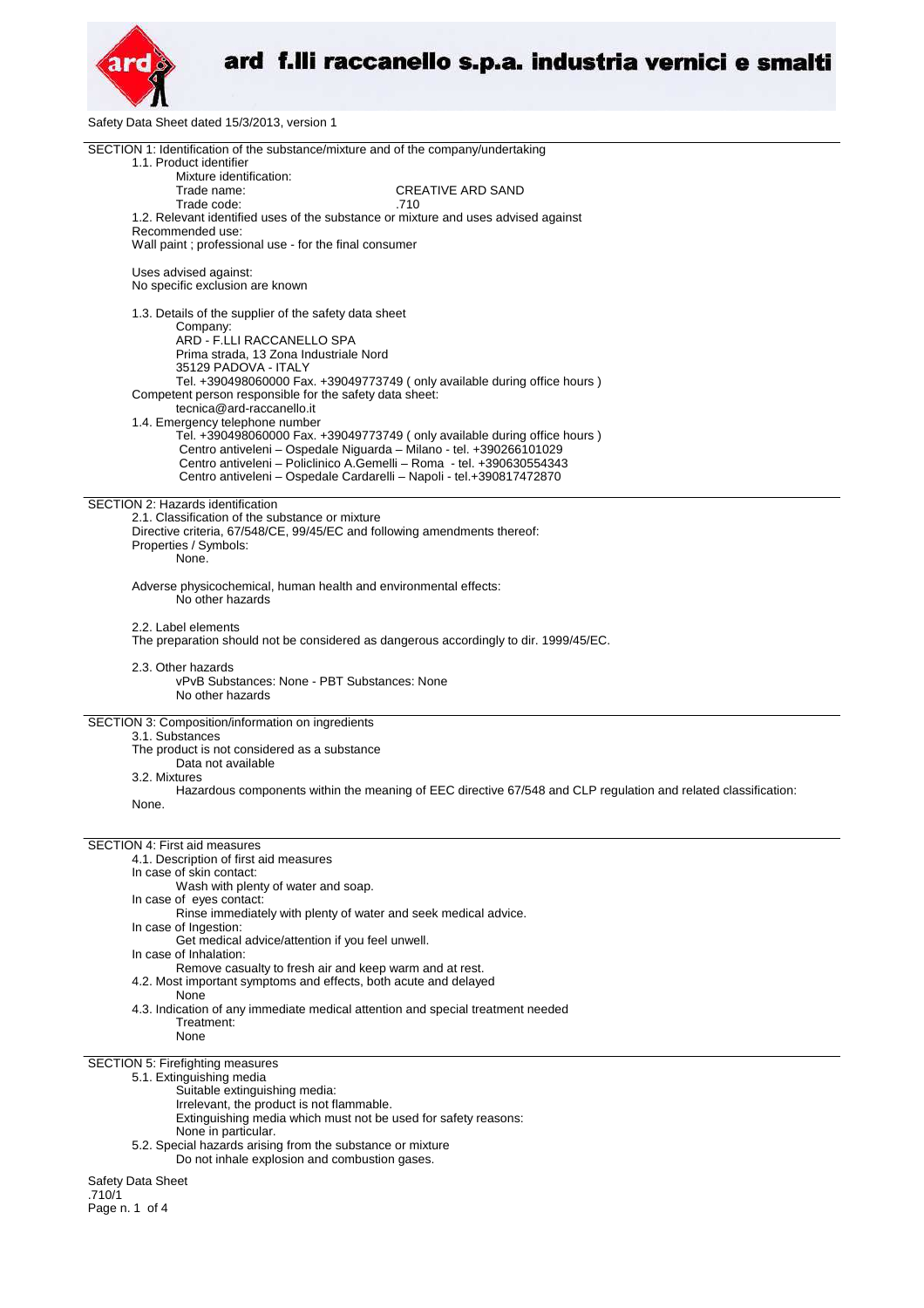May produce toxic fumes of carbon monoxide if burning. 5.3. Advice for firefighters Use suitable breathing apparatus . Collect contaminated fire extinguishing water separately. This must not be discharged into drains. SECTION 6: Accidental release measures 6.1. Personal precautions, protective equipment and emergency procedures Wear personal protection equipment. Remove persons to safety. See protective measures under point 7 and 8. 6.2. Environmental precautions Do not allow to enter into soil/subsoil. Do not allow to enter into surface water or drains. Retain contaminated washing water and dispose it. In case of gas escape or of entry into waterways, soil or drains, inform the responsible authorities. 6.3. Methods and material for containment and cleaning up Suitable material for taking up: absorbing material, organic, sand Wash with plenty of water. 6.4. Reference to other sections See also section 8 and 13 SECTION 7: Handling and storage 7.1. Precautions for safe handling Avoid contact with skin and eyes. Do not eat or drink while working. See also section 8 for recomened protective equipment. 7.2. Conditions for safe storage, including any incompatibilities Keep away from food, drink and feed. Incompatible materials: None in particular. Instructions as regards storage premises: Adequately ventilated premises. 7.3. Specific end use(s) None in particular SECTION 8: Exposure controls/personal protection 8.1. Control parameters No occupational exposure limit available DNEL Exposure Limit Values Data not available PNEC Exposure Limit Values Data not available 8.2. Exposure controls Eye protection: Not needed for normal use. Anyway, operate according good working practices. Protection for skin: No special precaution must be adopted for normal use. Protection for hands: Not needed for normal use. Respiratory protection: Not needed for normal use. Thermal Hazards: None Environmental exposure controls: None SECTION 9: Physical and chemical properties 9.1. Information on basic physical and chemical properties Fluid dispersion various colors reposition of the characteristic: slightly acrylic<br>Odour: Characteristic: slightly acrylic<br>Odour threshold: Data not available Odour threshold:<br>pH: 6,5 - 8,5 20°C<br>Data not available Melting point / freezing point: Data not available<br>
Initial boiling point and boiling range: Data not available Initial boiling point and boiling range: Data not available Solid/gas flammability:<br>
Upper/lower flammability or explosive limits: Data not available Upper/lower flammability or explosive limits:<br>Vapour density: Data Vapour density:<br>
Flash point:<br>
Flash point:<br>
Dot flammable Not flammable<br>Data not available Evaporation rate: Vapour pressure: Data not available Relative density:  $1000 - 1100$  g/l a 20°C Solubility in water:<br>
Solubility in oil:<br>
Miscluble Solubility in oil: Insoluble Insoluble<br>Partition coefficient (n-octanol/water): Data not available

7000 - 15000 cP 20°C<br>Data not available

Safety Data Sheet .710/1 Page n. 2 of 4

Partition coefficient (n-octanol/water): Data not available Auto-ignition temperature: Data not available

Explosive properties:<br>
Oxidizing properties:<br>
Oxidizing properties:<br>
Data not available

Decomposition temperature:<br>Viscosity:

Oxidizing properties:

9.2. Other information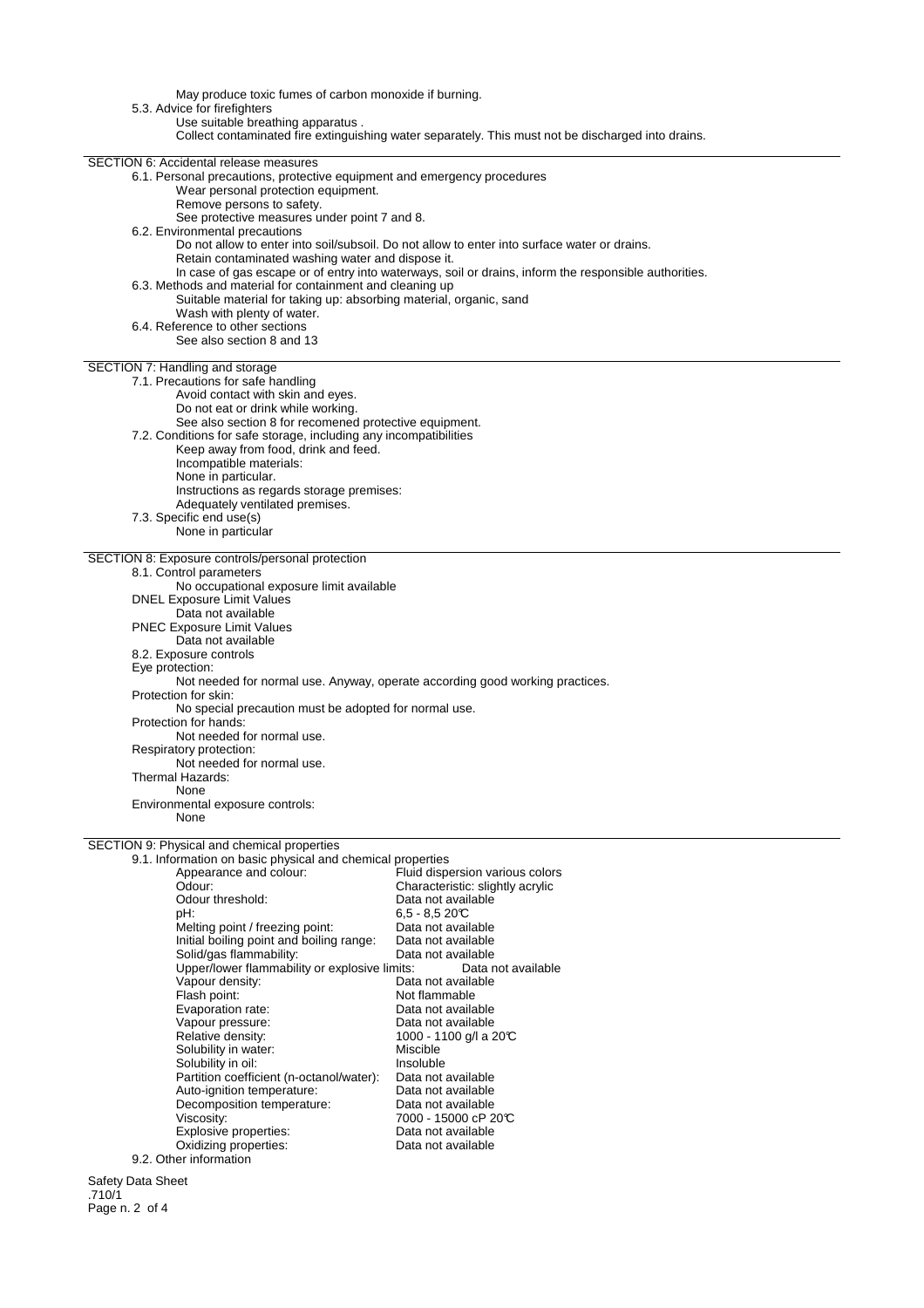| Miscibility:<br>Fat Solubility:<br>Conductivity:<br>Substance Groups relevant properties  Data not available<br>Note: The data herein refer to QC when the product was put on the market.                                                                                                                                                                                                                                                                                                                        | Data not available<br>Data not available<br>Data not available                                                                                                                                                                                                                                                                                                                                                                                                                          |
|------------------------------------------------------------------------------------------------------------------------------------------------------------------------------------------------------------------------------------------------------------------------------------------------------------------------------------------------------------------------------------------------------------------------------------------------------------------------------------------------------------------|-----------------------------------------------------------------------------------------------------------------------------------------------------------------------------------------------------------------------------------------------------------------------------------------------------------------------------------------------------------------------------------------------------------------------------------------------------------------------------------------|
| SECTION 10: Stability and reactivity<br>10.1. Reactivity<br>Stable under normal conditions<br>10.2. Chemical stability                                                                                                                                                                                                                                                                                                                                                                                           |                                                                                                                                                                                                                                                                                                                                                                                                                                                                                         |
| Stable under normal conditions<br>The viscosity may increase over time<br>10.3. Possibility of hazardous reactions<br>None<br>10.4. Conditions to avoid                                                                                                                                                                                                                                                                                                                                                          |                                                                                                                                                                                                                                                                                                                                                                                                                                                                                         |
| Stable under normal conditions.<br>10.5. Incompatible materials<br>None in particular.<br>10.6. Hazardous decomposition products                                                                                                                                                                                                                                                                                                                                                                                 |                                                                                                                                                                                                                                                                                                                                                                                                                                                                                         |
| None.<br>SECTION 11: Toxicological information<br>11.1. Information on toxicological effects                                                                                                                                                                                                                                                                                                                                                                                                                     |                                                                                                                                                                                                                                                                                                                                                                                                                                                                                         |
| Toxicological information of the mixture:<br>Data not available<br>Toxicological information of the main substances found in the mixture:<br>Data not available                                                                                                                                                                                                                                                                                                                                                  |                                                                                                                                                                                                                                                                                                                                                                                                                                                                                         |
| SECTION 12: Ecological information<br>12.1. Toxicity<br>Data not available                                                                                                                                                                                                                                                                                                                                                                                                                                       | Adopt good working practices, so that the product is not released into the environment.                                                                                                                                                                                                                                                                                                                                                                                                 |
| 12.2. Persistence and degradability<br>Data not available<br>12.3. Bioaccumulative potential<br>Data not available                                                                                                                                                                                                                                                                                                                                                                                               |                                                                                                                                                                                                                                                                                                                                                                                                                                                                                         |
| 12.4. Mobility in soil<br>Data not available<br>12.5. Results of PBT and vPvB assessment<br>vPvB Substances: None - PBT Substances: None                                                                                                                                                                                                                                                                                                                                                                         |                                                                                                                                                                                                                                                                                                                                                                                                                                                                                         |
| 12.6. Other adverse effects<br>None                                                                                                                                                                                                                                                                                                                                                                                                                                                                              |                                                                                                                                                                                                                                                                                                                                                                                                                                                                                         |
| SECTION 13: Disposal considerations<br>13.1. Waste treatment methods<br>Waste should not be disposed of by release to sewers.<br>Contaminated packaging thinners and cleaning diluents must be landfilled.                                                                                                                                                                                                                                                                                                       | Recover if possible. In so doing, comply with the local and national regulations currently in force.                                                                                                                                                                                                                                                                                                                                                                                    |
| SECTION 14: Transport information<br>14.1. UN number                                                                                                                                                                                                                                                                                                                                                                                                                                                             |                                                                                                                                                                                                                                                                                                                                                                                                                                                                                         |
| Not classified as dangerous in the meaning of transport regulations.<br>14.2. UN proper shipping name<br>Data not available<br>14.3. Transport hazard class(es)                                                                                                                                                                                                                                                                                                                                                  |                                                                                                                                                                                                                                                                                                                                                                                                                                                                                         |
| Data not available<br>14.4. Packing group<br>Data not available                                                                                                                                                                                                                                                                                                                                                                                                                                                  |                                                                                                                                                                                                                                                                                                                                                                                                                                                                                         |
| 14.5. Environmental hazards<br><b>ADR-Enviromental Pollutant:</b><br>Data not available<br>14.6. Special precautions for user                                                                                                                                                                                                                                                                                                                                                                                    | No                                                                                                                                                                                                                                                                                                                                                                                                                                                                                      |
| Data not available<br>14.7. Transport in bulk according to Annex II of MARPOL73/78 and the IBC Code<br>Data not available                                                                                                                                                                                                                                                                                                                                                                                        |                                                                                                                                                                                                                                                                                                                                                                                                                                                                                         |
| SECTION 15: Regulatory information<br>(CLP), Regulation (CE) n. 790/2009 (1°ATP CLP), Regulati on (EU) n. 453/2010 (Annex I).<br>DIR.2004/42/CE Subcategory I Type BA limit COV 200 g/l. Contained in product < 200 g/l.<br>Dir. 99/45/EC (Classification, packaging and labelling of dangerous preparations)<br>Dir. 2000/39/EC (Occupational exposure limit values)<br>Dir. 2006/8/EC<br>Regulation (EC) n. 1907/2006 (REACH)<br>Regulation (EC) n. 1272/2008 (CLP)<br>Regulation (EC) n. 790/2009 (ATP 1 CLP) | 15.1. Safety, health and environmental regulations/legislation specific for the substance or mixture<br>Dir. 67/548/EEC (Classification, packaging and labelling of dangerous substances). Dir. 99/45/EEC (Classification, packaging<br>and labelling of dangerous preparations). Dir. 98/24/EC (Risks related to chemical agents at work). Dir. 2000/39/EC<br>(Occupational exposure limit values); Dir. 2006/8/CE. Regulation (CE) n. 1907/2006 (REACH), Regulation (CE) n. 1272/2008 |
| Regulation (EU) n. 453/2010 (Annex I)                                                                                                                                                                                                                                                                                                                                                                                                                                                                            |                                                                                                                                                                                                                                                                                                                                                                                                                                                                                         |

Safety Data Sheet .710/1 Page n. 3 of 4